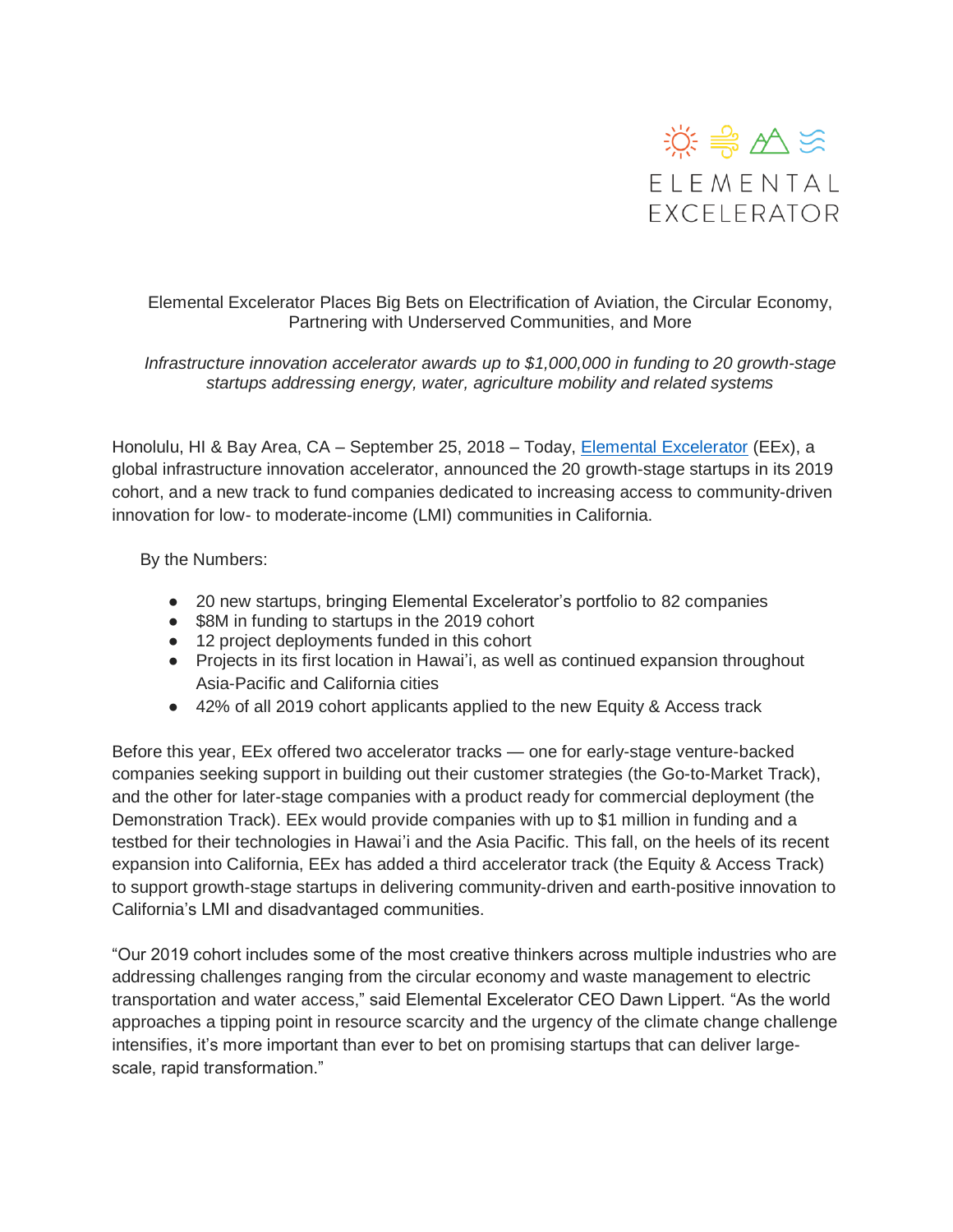It's also the first cohort to feature the Equity & Access Track, whose primary purpose is to help more people benefit from sustainable innovations.

"Our new track intentionally targets communities that are disproportionately burdened by pollution and climate change, yet often overlooked by innovative technology companies," said Melissa Uhl, Elemental Excelerator's Head of California Programs & Chief of Staff. "Startups may not have the resources to explore options in LMI communities, but with EEx providing funding and a platform to engage with customers and project partners, they can accelerate their growth."

## **What big bets is EEx making this year?**

**Demonstration Track:** [Ampaire,](https://www.ampaire.com/) which retrofits electric powertrains into commercial aircraft, and zero-emission electric bus manufacturer [Proterra](https://www.proterra.com/) address challenges in the electric transportation sector. Three companies operate in the clean energy sector: [Sunfolding](http://www.sunfolding.com/) manufactures solar trackers that replace the mechanical components found in traditional tracking devices with air; [SparkMeter](https://www.sparkmeter.io/) delivers comprehensive low-cost metering solutions for systems ranging from rural microgrids to existing urban central grid utilities; and Blue Planet Energy Systems provides safe, powerful energy storage in the form of 8-450 kWh lithium ferrous phosphate batteries. [CarbonCure](https://www.carboncure.com/) manufactures a bolt-on technology that injects recycled CO2 into fresh concrete, helping builders lower their carbon footprints. And Zero [Mass](https://www.zeromasswater.com/)  [Water'](https://www.zeromasswater.com/)s SOURCE Hydropanels use the power of the sun to make clean drinking water from the air.

"The Demonstration Track has some exciting projects ready for deployment in Hawai'i, Australia, and Asia Pacific," said Dana Cotter, Elemental Excelerator's Portfolio Lead. "We look forward to helping them demonstrate the viability of their technologies and business models with actual customers, then help them scale those projects 10x."

**Go-to-Market Track:** [Full Cycle Bioplastics](http://fullcyclebioplastics.com/) converts organic waste into a compostable, marinedegradable bioplastic resin, and **EthosGen** transforms low-grade thermal waste heat into energy or cooling capacity. [Chargetrip,](https://chargetrip.com/) which provides intelligent electric vehicle navigation and data aggregation for charging infrastructure, is part of the surge in electrified transportation solutions. [FlyWire Cameras](http://www.flywirecameras.com/) manufactures electronic monitoring systems for sustainable fisheries management, and [Imprint Energy](http://www.imprintenergy.com/) makes printable, rechargeable zinc batteries. Hawai'i-based [Pono Island Capital's](http://www.ponoislandcapital.com/) carbon offset fund reflects EEx's awareness that long-term sustainability involves not only hardware and software, but also new market structures.

"With 500 companies at the top of our pipeline, we wanted to bet on companies tackling some of the world's biggest challenges. Equally important, we were looking for leadership teams with the track record and vision to take on the waste, mobility, agriculture, energy, and carbon markets," said Ramsay Siegal, Head of Partnerships and Pipeline at Elemental Excelerator. "We are excited to work with this Go-to-Market cohort to stress-test their business models, refine their growth strategies, and help them scale."